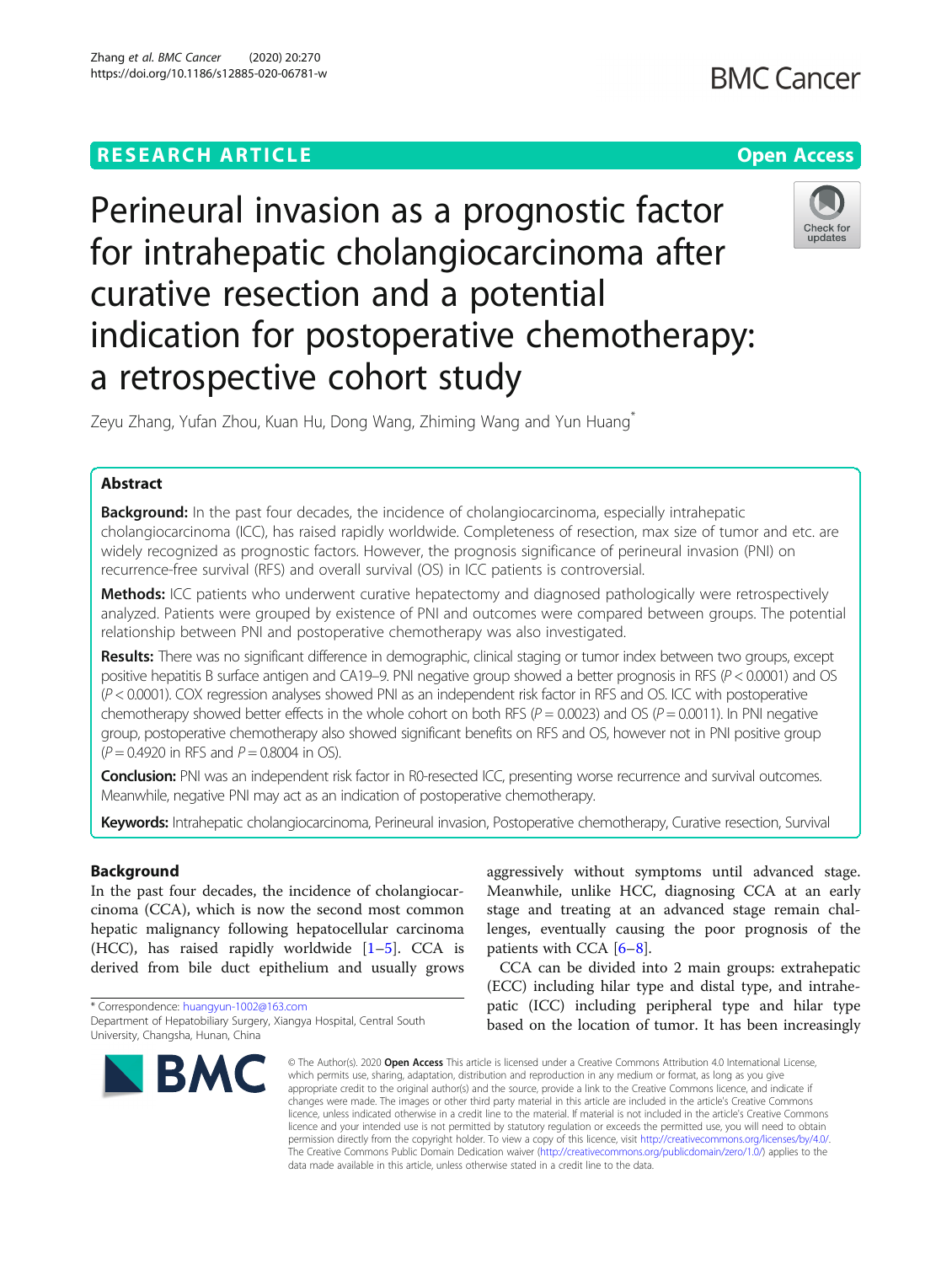identified that there are distinct epidemiologic, clinical and biologic characteristics between ICC and ECC [\[9](#page-10-0)], so they are usually studied separately. In another classification system of ICC based on tumor morphology, ICC can be subdivided into 3 types: mass forming, periductal infiltrating, and intraductal growth  $[10]$  $[10]$ . But the differences of clinical characteristics and outcome between these types are still controversial.

As well as HCC, treatments toward ICC are limited [[11,](#page-10-0) [12](#page-10-0)]. For patients with advanced-stage or unresectable ICC, locoregional and chemotherapeutics are the primary treatment options, while surgery is the main treatment for resectable ICC and provides a potential curative method [\[13](#page-10-0)]. However, even after complete resection, overall survival is unsatisfactory in ICC (5– 43%) [\[14,](#page-10-0) [15](#page-10-0)]. In addition, as a potential beneficial adjuvant therapy after surgery, the role of postoperative chemotherapy is still unclear. A few of clinical data and meta analysis reveal its positive effect on clinical outcomes in ICC patients, but currently no randomized clinical trial supports it [\[16](#page-10-0)]. Moreover, the indication for postoperative chemotherapy is also unknown.

Perineural invasion (PNI), as tumor cell invasion though perineurium, is one of the widely studied pathologic factors in various malignant tumors [\[17](#page-10-0)–[20](#page-10-0)]. Different from metastasis which is via the bloodstream or lymphatic system, PNI is a process with distinctive histologic features, underlying cellular mechanisms, and molecular mediators [[21\]](#page-10-0). Although the definition of PNI is still controversial [\[22,](#page-10-0) [23](#page-10-0)], the significance of PNI as a risk factor representing a poor prognosis in ECC is well shown [[24](#page-10-0), [25](#page-10-0)]. However, the prognosis significance of PNI on recurrence-free survival (RFS) and overall survival (OS) in ICC patients is controversial. The aims of this study are to determine the effect of PNI on prognosis in R0-resected ICC patient and to clarify the potential relationship between PNI and postoperative chemotherapy.

# Methods

#### Study population

Patients who underwent curative hepatectomy and pathologically diagnosed as ICC at the Xiangya Hospital of Central South University between January 2012 and December 2016 were enrolled for the selection of patients. The inclusion criteria of the selection included: 1) aged 18–75 years old; 2) newly diagnosed ICC without any previous anti-tumor treatment; (3) underwent curative hepatectomy with negative surgery margin (R0 resection); (4) mass forming type of ICC.

Patients who did not undergo curative hepatectomy (R1 and R2) were excluded. ECC patients were excluded as the center of the tumor was below the bifurcation of the common hepatic duct according to the 8th AJCC (American Joint Committee on Cancer) Cancer Staging

Manual. Cases would be excluded when the origin of tumor was hard to distinguish. In addition, the origin of a periductal infiltrating or an intraductal growth type of ICC could be hard to distinguish. So only mass forming type of ICC was enrolled in this study.

# Data collection and follow up

The medical histories and pathology reports were reviewed for basic information, clinical data and tumor characteristics. Patients will be divided into two groups (PNI positive group and PNI negative group) according to their situation of PNI. The TNM stage was evaluated using the 8th AJCC Cancer Staging Manual. In the T stage classfication, vascular invasion contained both macrovascular invasion and mircovascular invasion. And in our medical center, lymphadenectomy was not regularly performed in patients without enlarged lymph nodes detected by imaging examination or intraoperative exploration. The N stage of patient who did not received lymphadenectomy by any reasons was evaluated as Nx.

The main outcomes were recurrence-free survival (RFS) and overall survival (OS). RFS time and OS time were calculated from the time of surgery. Follow-up was completed on January 15, 2019. The study was approved by the ethics committee of Xiangya Hospital of Central South University (no. 2018121140). Patient consent was not required to review their medical records by the ethics committee of Xiangya Hospital of Central South University because of its retrospective design, and exemption from informed consent did not adversely affect the health and rights of subjects. This study kept confidentiality of patient data and strictly complied with the Declaration of Helsinki and its later amendments or comparable ethical standards.

### Statistical analysis

Statistical Package for Social Sciences 22.0 was used for all the statistical analyses. The continuous variables were expressed as mean ± standard deviation or median value (range) and analyzed by using independent-sample t test or Mann-Whitney U test as appropriate. Categorical variables were expressed as frequency (percentage) and analyzed using Chi-square or Fisher exact test as appropriate. Kaplan-Meier (K-M) curves was used for survival analyses, and log-rank test was applied to analyze differences between groups. Univariate and multivariate Cox proportional hazard regression were applied to identify significant risk factors of survival data. Factors with  $P <$ 0.10 in univariate analysis were included in multivariate analysis where the method of Forward: LR was used. All statistical assessments were two-tailed, and  $P < 0.05$  was considered statistically significant.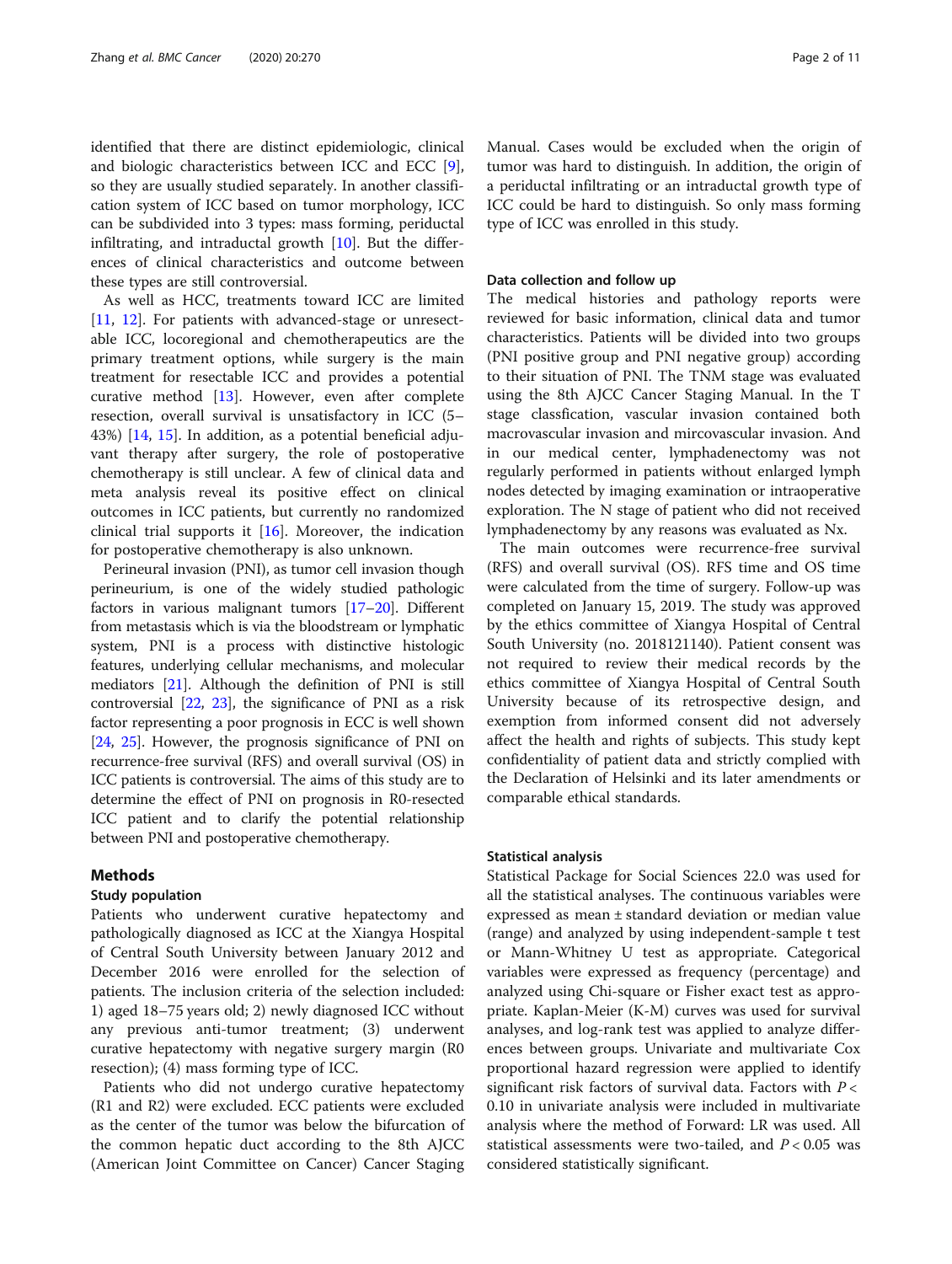<span id="page-2-0"></span>Table 1 Clinicopathologic characteristics

| Characteristic                     | PNI negative<br>$(n = 76)$ | PNI positive<br>$(n = 58)$ | $\,P$ |
|------------------------------------|----------------------------|----------------------------|-------|
| Age (years)                        | $57.16 \pm 10.28$          | $55.34 \pm 8.24$           | 0.273 |
| Male                               | 41 (53.9)                  | 35 (60.3)                  | 0.459 |
| Location                           |                            |                            | 0.781 |
| Hilar                              | 13 (17.1)                  | 11 (19.0)                  |       |
| Peripheral                         | 63 (82.9)                  | 47 (81.0)                  |       |
| HBsAg                              |                            |                            | 0.001 |
| Negative                           | 46 (60.5)                  | 50 (86.2)                  |       |
| Positive                           | 30 (39.5)                  | 8 (13.8)                   |       |
| Tumor size (cm)                    |                            |                            | 0.945 |
| $\leq 5$                           | 31 (40.8)                  | 24 (41.4)                  |       |
| $> 5\,$                            | 45 (59.2)                  | 34 (58.6)                  |       |
| Multiple tumor                     |                            |                            | 0.548 |
| No                                 | 56 (73.7)                  | 40 (69.0)                  |       |
| Yes                                | 20 (26.3)                  | 18 (31.0)                  |       |
| Vascular invasion                  |                            |                            | 0.148 |
| No                                 | 50 (65.8)                  | 31 (53.4)                  |       |
| Yes                                | 26 (34.2)                  | 27 (46.6)                  |       |
| Capsular invasion                  |                            |                            | 0.521 |
| No                                 | 39 (51.3)                  | 33 (56.9)                  |       |
| Yes                                | 37 (48.7)                  | 25 (43.1)                  |       |
| Visceral invasion                  |                            |                            | 0.441 |
| No                                 | 63 (82.9)                  | 45 (77.6)                  |       |
| Yes                                | 13 (17.1)                  | 13 (22.4)                  |       |
| AJCC T stage                       |                            |                            | 0.486 |
| 1 and 2                            | 36 (47.4)                  | 31 (53.4)                  |       |
| 3 and 4                            | 40 (52.6)                  | 27 (46.6)                  |       |
| AJCC N stage                       |                            |                            | 0.503 |
| $\mathbb O$                        | 52 (68.4)                  | 34 (58.6)                  |       |
| $\overline{\phantom{a}}$           | 16(21.1)                   | 16 (27.6)                  |       |
| $\boldsymbol{\times}$              | 8 (10.5)                   | 8 (13.8)                   |       |
| AJCC tumor stage                   |                            |                            | 0.672 |
|                                    | 20 (26.3)                  | 14 (24.1)                  |       |
| $\vert\vert$                       | 9(11.8)                    | 10(17.2)                   |       |
| $\ensuremath{\mathsf{III}}\xspace$ | 47 (61.8)                  | 34 (58.6)                  |       |
| Tumor differentiation              |                            |                            | 0.133 |
| Well to moderate                   | 29 (38.2)                  | 15 (25.9)                  |       |
| Poor to undifferentiated           | 47 (61.8)                  | 43 (74.1)                  |       |
| Liver cirrhosis                    |                            |                            | 0.071 |
| No                                 | 45 (59.2)                  | 43 (74.1)                  |       |
| Yes                                | 31 (40.8)                  | 15 (25.9)                  |       |
| ALT (U/L)                          |                            |                            | 0.116 |
| $\leq 40$                          | 52 (68.4)                  | 32 (55.2)                  |       |
| $>40$                              | 24 (31.6)                  | 26 (44.8)                  |       |
| AST (U/L)                          |                            |                            | 0.656 |
| $\leq 40$                          | 50 (65.8)                  | 36 (62.1)                  |       |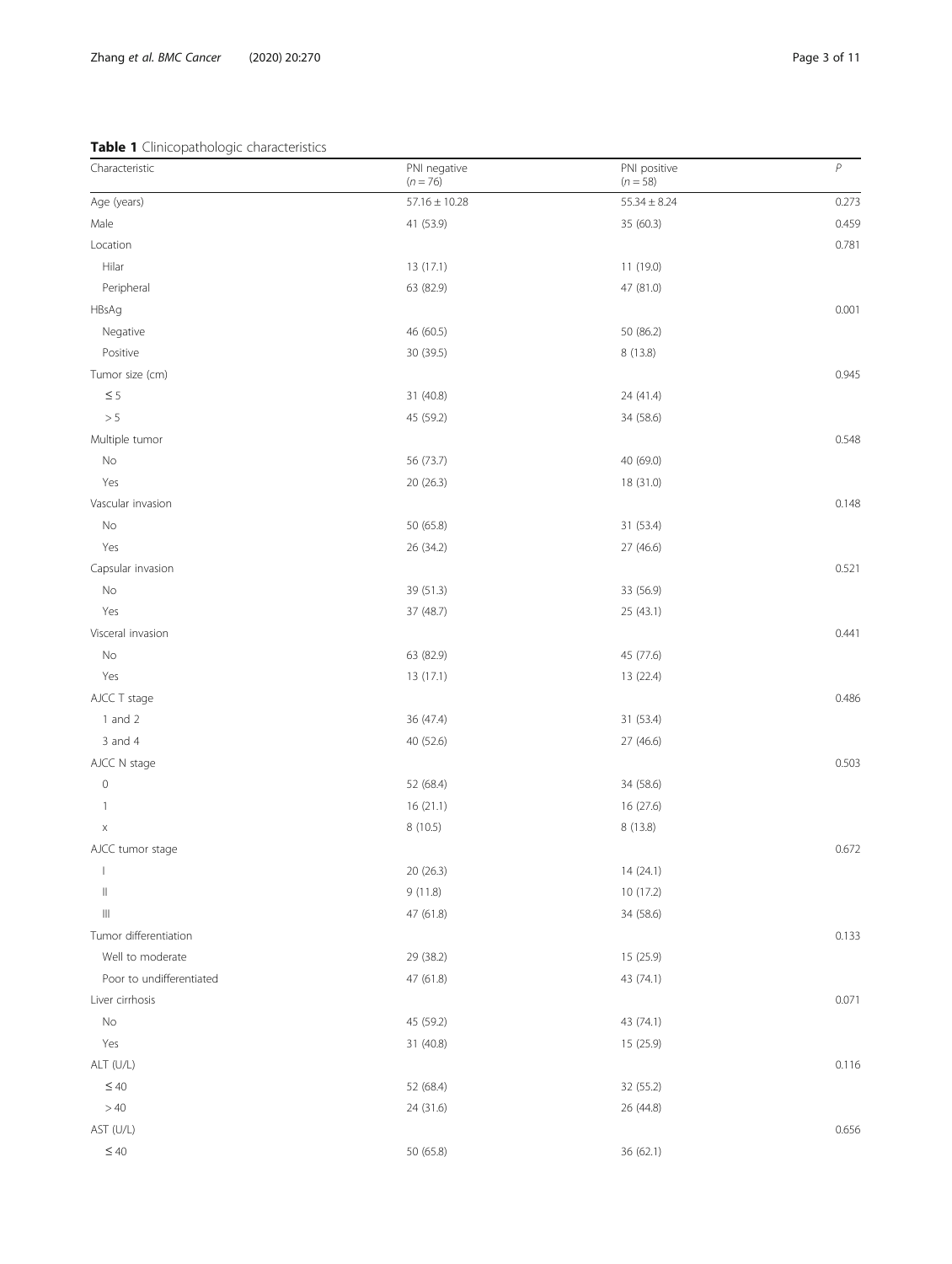# <span id="page-3-0"></span>Table 1 Clinicopathologic characteristics (Continued)

| Characteristic                     | PNI negative<br>$(n = 76)$ | PNI positive<br>$(n = 58)$ | $\overline{P}$ |  |
|------------------------------------|----------------------------|----------------------------|----------------|--|
| >40                                | 26 (34.2)                  | 22 (37.9)                  |                |  |
| PLT (×10^9/L)                      | $225.55 \pm 92.82$         | $231.22 \pm 91.17$         | 0.725          |  |
| CEA (ng/ml)                        |                            |                            | 0.910          |  |
| $\leq 5$                           | 57 (75.0)                  | 43 (74.1)                  |                |  |
| > 5                                | 19 (25.0)                  | 15 (25.9)                  |                |  |
| CA19-9 (U/ml)                      |                            |                            | 0.017          |  |
| $\leq 200$                         | 51(67.1)                   | 27 (46.6)                  |                |  |
| $>200$                             | 25 (32.9)                  | 31 (53.4)                  |                |  |
| CA242 (U/ml)                       |                            |                            | 0.134          |  |
| $\leq 20$                          | 44 (57.9)                  | 26 (44.8)                  |                |  |
| $>20\,$                            | 32 (42.1)                  | 32 (55.2)                  |                |  |
| Child-Pugh score                   |                            |                            | 0.259          |  |
| Α                                  | 68 (89.5)                  | 48 (82.8)                  |                |  |
| B                                  | 8(10.5)                    | 10 (17.2)                  |                |  |
| Postoperative chemotherapy         |                            |                            | 0.409          |  |
| No                                 | 66 (86.8)                  | 53 (91.4)                  |                |  |
| Yes                                | 10(13.2)                   | 5(8.6)                     |                |  |
| Post-recurrence anti-tumor therapy |                            |                            | 0.987          |  |
| Yes                                | 51(67.1)                   | 5(67.2)                    |                |  |
| No                                 | 25 (32.9)                  | 28 (32.8)                  |                |  |

Data are expressed as mean  $\pm$  standard deviation or n  $(\%)$ 

PNI perineural invasion, HBsAg hepatitis B surface antigen, AJCC American Joint Committee on Cancer, ALT Alanine aminotransferase, AST Aspartate aminotransferase, PLT Blood platelet, CEA Carcinoembryonic antigen;

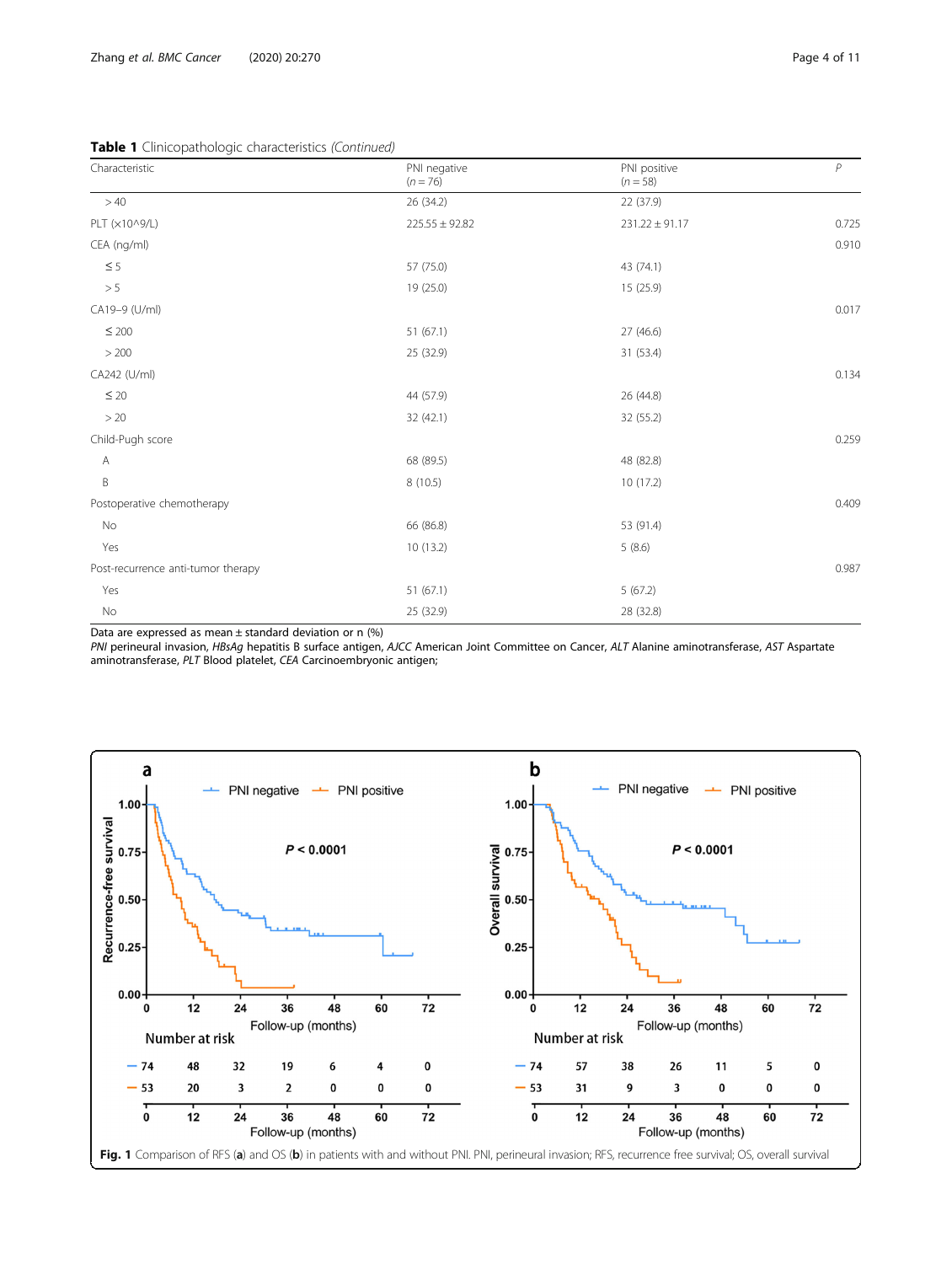# <span id="page-4-0"></span>Results

# Patient and tumor characteristics

A total of 134 patients were enrolled in this study, 76 patients were presented as PNI negative while 58 as PNI positive. Clinicopathologic characteristics of two groups were comparatively shown in Table [1.](#page-2-0) Most of ICC were peripheral type in both group  $(P = 0.273)$ , and 38 patients presented multiple tumors ( $P = 0.548$ ). According to the 8th AJCC Cancer Staging Manual, 47 patients were divided as T1, while 20 as T2, 41 as T3, 26 as T4 ( $P = 0.486$ ). Lymph node (LN) metastasis was pathologically confirmed in 32 patients  $(P =$ 0.503). 34 patients were defined as stage I, 19 as stage II, and 81 as stage III ( $P = 0.672$ ). Overall, there was no statistically significant difference in tumor characteristics between groups.

As for clinical features, no statistical significance was detected in liver cirrhosis, alanine aminotransferase (ALT), aspartate aminotransferase (AST), blood platelet

(PLT), carcinoembryonic antigen (CEA), CA24–2 and Child-Pugh score. Particularly, positive hepatitis B surface antigen (HBsAg) was shown in 30 patients (39.5%) in PNI negative group while 8 patients (13.8%) in PNI positive group  $(P = 0.001)$ . The difference in CA19–9 level between two groups was also considered as statistically significant  $(P = 0.017)$ , revealing higher CA19–9 level in PNI positive group.

# Survival analysis

7 patients who died from severe postoperative complications were removed from survival analysis. Among the remaining 127 patients, the survival analysis of RFS and OS was performed between groups with the results shown in Fig. [1.](#page-3-0) The medium follow up time was 18.0 months. At the time of last follow-up, 49 (66.2%) patients with negative PNI and 44 (83.0%) with positive PNI suffered from tumor recurrence. 43 (58.1%) patients with negative PNI and

Table 2 Univariate and multivariate analysis for recurrence-free survival

| Variable                   | Reference        | Univariate COX regression |                | Multivariate COX regression |                |
|----------------------------|------------------|---------------------------|----------------|-----------------------------|----------------|
|                            |                  | HR (95% CI)               | $\overline{P}$ | HR (95% CI)                 | $\overline{P}$ |
| Age                        | < 60             | 0.743(0.492, 1.121)       | 0.156          |                             |                |
| Gender                     | Female           | $0.894$ (0.598, 1.335)    | 0.894          |                             |                |
| Location                   | Hilar            | 1.186 (0.701, 2.004)      | 0.525          |                             |                |
| HBsAg                      | Negative         | 0.909 (0.585, 1.412)      | 0.671          |                             |                |
| Tumor size (cm)            | $\leq 5$         | 1.913 (1.250, 2.928)      | 0.003          | 1.834 (1.152, 2.920)        | 0.011          |
| Multiple tumor             | No               | 1.699 (1.100, 2.625)      | 0.017          | 1.701 (1.060, 2.731)        | 0.028          |
| Vascular invasion          | Negative         | 1.473 (0.982, 2.210)      | 0.061          |                             | 0.138          |
| Perineural invasion        | Negative         | 2.504 (1.634, 3.836)      | 0.000          | 2.562 (1.564, 4.199)        | 0.000          |
| Capsular invasion          | Negative         | 1.345 (0.900, 2.010)      | 0.148          |                             |                |
| Visceral invasion          | Negative         | 1.416 (0.855, 2.345)      | 0.177          |                             |                |
| AJCC T stage               | T1 and T2        | 1.305 (0.874, 1.949)      | 0.193          |                             |                |
| AJCC N stage               | N0 and Nx        | 2.449 (1.542, 3.891)      | 0.000          | 1.742 (1.050, 2.891)        | 0.032          |
| AJCC stage                 |                  |                           |                |                             |                |
| Stage II                   |                  | 2.784 (1.415, 5.477)      | 0.003          |                             | 0.633          |
| Stage III                  |                  | 2.333 (1.378, 3.950)      | 0.002          |                             | 0.266          |
| Tumor differentiation      | Well to moderate | 2.140 (1.366, 3.352)      | 0.001          | 2.796 (1.718, 4.550)        | 0.000          |
| Liver cirrhosis            | Negative         | 1.463 (0.971, 2.204)      | 0.069          | 1.992 (1.264, 3.139)        | 0.003          |
| ALT (U/L)                  | $\leq 40$        | 1.074 (0.710, 1.624)      | 0.737          |                             |                |
| AST (U/L)                  | $\leq 40$        | 1.158 (0.763, 1.757)      | 0.490          |                             |                |
| PLT (×10^9/L)              | $≤300$           | 1.411 (0.874, 2.276)      | 0.159          |                             |                |
| CEA (ng/ml)                | $\leq$ 5         | 1.698 (1.085, 2.657)      | 0.020          |                             | 0.737          |
| CA19-9 (U/ml)              | $≤200$           | 2.784 (1.841, 4.209)      | 0.000          | 2.625 (1.624, 4.243)        | 0.000          |
| CA24-2 (U/ml)              | $\leq$ 20        | 2.147 (1.426, 3.232)      | 0.000          |                             | 0.568          |
| Child-Pugh classification  | Α                | 1.016 (0.575, 1.794)      | 0.957          |                             |                |
| Postoperative chemotherapy | No               | 0.296 (0.129, 0.680)      | 0.004          | 0.282 (0.119, 0.668)        | 0.004          |

HR hazard ratio, CI confidence interval, PNI perineural invasion, HBsAg hepatitis B surface antigen, AJCC American Joint Committee on Cancer, ALT Alanine aminotransferase, AST Aspartate aminotransferase, PLT Blood platelet, CEA Carcinoembryonic antigen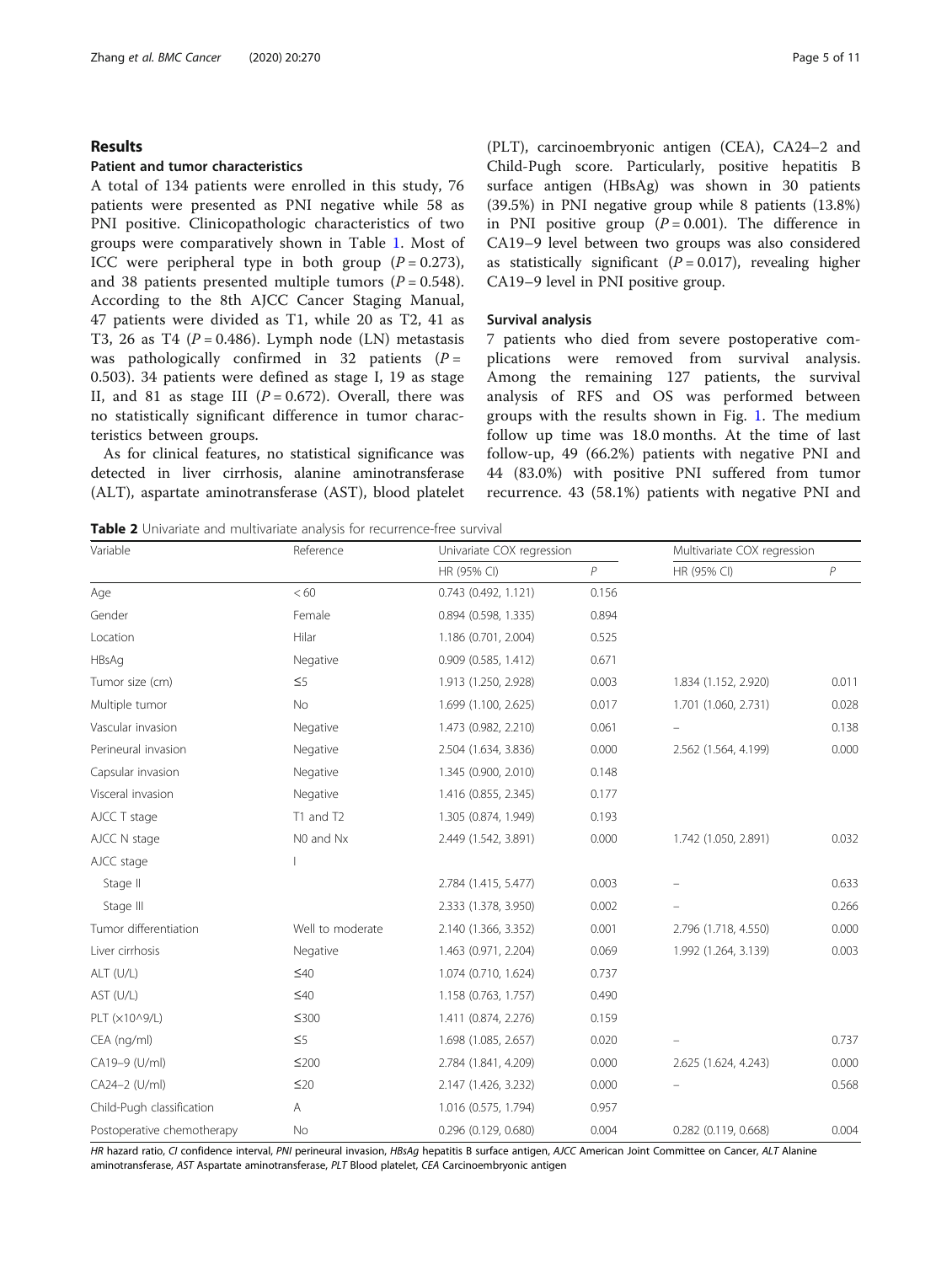<span id="page-5-0"></span>

| <b>Table 3</b> Univariate and multivariate analysis for overall survival |  |
|--------------------------------------------------------------------------|--|
|--------------------------------------------------------------------------|--|

| Variable                           | Reference        | Univariate COX regression |              | Multivariate COX regression |                |
|------------------------------------|------------------|---------------------------|--------------|-----------------------------|----------------|
|                                    |                  | HR (95% CI)               | $\mathsf{P}$ | HR (95% CI)                 | $\overline{P}$ |
| Age                                | < 60             | $0.861$ $(0.555, 1.335)$  | 0.503        |                             |                |
| Gender                             | Female           | 0.709 (0.461, 1.091)      | 0.118        |                             |                |
| Location                           | Hilar            | 1.138 (0.648, 1.996)      | 0.653        |                             |                |
| HBsAg                              | Negative         | 0.817 (0.508, 1.315)      | 0.406        |                             |                |
| Tumor size (cm)                    | $\leq$ 5         | 1.798 (1.135, 2.849)      | 0.012        |                             | 0.115          |
| Multiple tumor                     | No               | 1.804 (1.136, 2.867)      | 0.012        |                             | 0.551          |
| Vascular invasion                  | Negative         | 1.297 (0.838, 2.006)      | 0.243        |                             |                |
| Perineural invasion                | Negative         | 2.515 (1.592, 3.975)      | 0.000        | 1.747 (1.080, 2.826)        | 0.023          |
| Capsular invasion                  | Negative         | 1.391 (0.905, 2.140)      | 0.133        |                             |                |
| Visceral invasion                  | Negative         | 1.646 (0.971, 2.790)      | 0.064        |                             | 0.718          |
| AJCC T stage                       | T1 and T2        | 1.332 (0.865, 2.050)      | 0.193        |                             |                |
| AJCC N stage                       | N0 and Nx        | 2.805 (1.717, 4.585)      | 0.000        |                             | 0.331          |
| AJCC stage                         |                  |                           |              |                             |                |
| Stage II                           |                  | 4.876(2.239, 10.617)      | 0.000        | 3.307 (1.466, 7.460)        | 0.004          |
| Stage III                          |                  | 3.473 (1.814, 6.647)      | 0.000        | 2.799 (1.444, 5.424)        | 0.002          |
| Tumor differentiation              | Well to moderate | 1.923 (1.179, 3.139)      | 0.009        | 2.179 (1.309, 3.626)        | 0.003          |
| Liver cirrhosis                    | Negative         | 1.297 (0.837, 2.011)      | 0.245        |                             |                |
| ALT (U/L)                          | $\leq 40$        | 1.272 (0.816, 1.982)      | 0.289        |                             |                |
| AST (U/L)                          | $\leq 40$        | 1.463 (0.942, 2.274)      | 0.091        | 1.612 (1.003, 2.590)        | 0.049          |
| PLT (×10^9/L)                      | $≤300$           | 1.834 (1.122, 2.997)      | 0.016        |                             | 0.156          |
| CEA (ng/ml)                        | $\leq$ 5         | 1.936 (1.213, 3.092)      | 0.006        |                             | 0.114          |
| CA19-9 (U/ml)                      | $≤200$           | 3.220 (2.057, 5.042)      | 0.000        | 2.911 (1.798, 4.712)        | 0.000          |
| CA24-2 (U/ml)                      | $\leq$ 20        | 2.427 (1.554, 3.790)      | 0.000        |                             | 0.983          |
| Child-Pugh classification          | Α                | 1.355 (0.762, 2.411)      | 0.301        |                             |                |
| Postoperative chemotherapy         | No               | 0.180 (0.057, 0.573)      | 0.004        | 0.174 (0.054, 0.566)        | 0.004          |
| Post-recurrence anti-tumor therapy | No               | 0.871 (0.557, 1.361)      | 0.543        |                             |                |

HR hazard ratio, CI confidence interval, PNI perineural invasion, HBsAg hepatitis B surface antigen, AJCC American Joint Committee on Cancer, ALT Alanine aminotransferase, AST Aspartate aminotransferase, PLT Blood platelet, CEA Carcinoembryonic antigen

40 (75.5%) with positive PNI suffered from death. The median RFS and OS were 17.30 months (95% CI: 12.14–22.46) and 27.50 months (95% CI: 6.10–48.91) in patients with negative PNI, while 8.80 months (95% CI: 5.85–11.76) and 16.80 months (95% CI: 9.01– 24.59) in patients with positive PNI. RFS rates for patients with negative PNI were 63.5% at 1 year, 33.9% at 3 years, while 35.8% at 1 year, 3.7% at 3 years for patients with positive PNI. OS rates for patients with negative PNI were 75.7% at 1 year, 47.6% at 3 years, while 56.6% at 1 year, 6.6% at 3 years for patients with positive PNI. Log-rank test showed significant differences between two groups in both RFS  $(P < 0.0001)$ and OS ( $P < 0.0001$ ), which meant better prognoses of patients with negative PNI in both RFS and OS.

Univariate and multivariate Cox proportional hazard regression of RFS and OS were performed among the 127 patients and results were shown in Tables [2](#page-4-0) and 3, respectively. Large size of tumor, multiple tumors, positive PNI, lymph node metastasis, low tumor differentiation,

Table 4 Details of postoperative chemotherapy

|                                                                                                                                         | Patients, n (%) |
|-----------------------------------------------------------------------------------------------------------------------------------------|-----------------|
| Capecitabine (1250 mg/m <sup>2</sup> twice daily on days 1-14 of a 3-week cycle)                                                        | $3(20.0\%)$     |
| Gemcitabine (1000 mg/m <sup>2</sup> on days 1, 8 and 15 of a 4-week cycle)                                                              | 2(13.3%)        |
| Gemcitabine + Cisplatin (1250 mg/m <sup>2</sup> + 30 mg/m <sup>2</sup> on days 1 and 8 of a 3-week cycle)                               | $9(60.0\%)$     |
| Gemcitabine + Capecitabine (1000 mg/m <sup>2</sup> on days 1 and 8 + 1250 mg/m <sup>2</sup> twice daily on days 1–14 of a 3-week cycle) | 1(6.7%)         |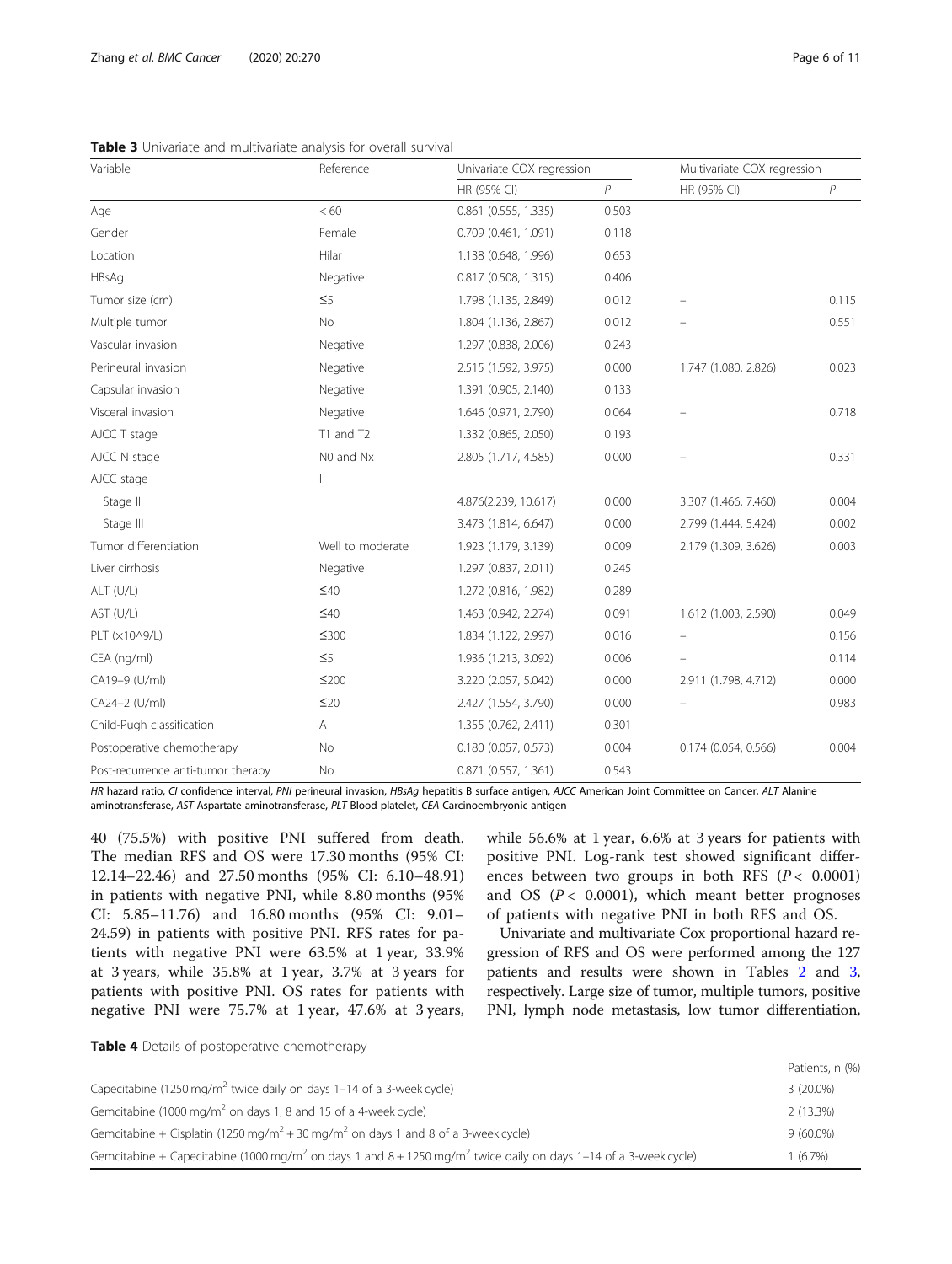# <span id="page-6-0"></span>Table 5 Clinicopathologic characteristics

| ⊃<br>Characteristic                   | Without postoperative chemotherapy<br>$(n = 112)$ | With postoperative chemotherapy<br>$(n = 15)$ | P<br>0.690 |
|---------------------------------------|---------------------------------------------------|-----------------------------------------------|------------|
| Age (years)                           | $56.19 \pm 9.79$                                  | $55.13 \pm 7.94$                              |            |
| Male                                  | 59 (52.7)                                         | 10 (66.7)                                     | 0.307      |
| Location                              |                                                   |                                               | 0.203      |
| Hilar                                 | 18 (16.1)                                         | 5(33.3)                                       |            |
| Peripheral                            | 94 (83.9)                                         | 10 (66.7)                                     |            |
| HBsAg                                 |                                                   |                                               | 0.494      |
| Negative                              | 81 (72.3)                                         | 9(60.0)                                       |            |
| Positive                              | 31 (27.7)                                         | 6(40.0)                                       |            |
| Tumor size (cm)                       |                                                   |                                               | 0.110      |
| $\leq 5$                              | 43 (38.4)                                         | 9(60.0)                                       |            |
| > 5                                   | 69 (61.6)                                         | 6(40.0)                                       |            |
| Multiple tumor                        |                                                   |                                               | 0.315      |
| $\rm No$                              | 79 (70.5)                                         | 13 (86.7)                                     |            |
| Yes                                   | 33 (29.5)                                         | 2(13.3)                                       |            |
| Vascular invasion                     |                                                   |                                               | 0.538      |
| No                                    | 69 (61.6)                                         | 8 (53.3)                                      |            |
| Yes                                   | 43 (38.4)                                         | 7(46.7)                                       |            |
| Capsular invasion                     |                                                   |                                               | 0.371      |
| No                                    | 61 (54.5)                                         | 10 (66.7)                                     |            |
| Yes                                   | 51 (45.5)                                         | 5(33.3)                                       |            |
| Visceral invasion                     |                                                   |                                               | 0.127      |
| No                                    | 90 (80.4)                                         | 15 (100.0)                                    |            |
| Yes                                   | 22 (19.6)                                         | 0(0.0)                                        |            |
| AJCC T stage                          |                                                   |                                               | 0.250      |
| 1 and 2                               | 57 (50.9)                                         | 10 (66.7)                                     |            |
| $3$ and $4$                           | 55 (49.1)                                         | 5(33.3)                                       |            |
| AJCC N stage                          |                                                   |                                               | 0.967      |
| $\mathbb O$                           | 74 (66.1)                                         | 10 (66.7)                                     |            |
| $\mathbf{1}$                          | 25 (22.3)                                         | 3(20.0)                                       |            |
| $\boldsymbol{\mathsf{X}}$             | 13 (11.6)                                         | 2(13.3)                                       |            |
| AJCC tumor stage                      |                                                   |                                               | 0.364      |
|                                       | 28 (25.0)                                         | 6(40.0)                                       |            |
| $\, \parallel$                        | 18 (16.1)                                         | 1(6.7)                                        |            |
| $\begin{array}{c} \hline \end{array}$ | 66 (58.9)                                         | 8 (53.3)                                      |            |
| Tumor differentiation                 |                                                   |                                               | 0.643      |
| Well to moderate                      | 38 (33.9)                                         | 6(40.0)                                       |            |
| Poor to undifferentiated              | 74 (66.1)                                         | 9(60.0)                                       |            |
| Liver cirrhosis                       |                                                   |                                               | 0.450      |
| No                                    | 71 (63.4)                                         | 11 (73.3)                                     |            |
| Yes                                   | 41 (36.6)                                         | 4(26.7)                                       |            |
| ALT (U/L)                             |                                                   |                                               | 0.163      |
| $\leq 40$                             | 73 (65.2)                                         | 7(46.7)                                       |            |
| >40                                   | 39 (34.8)                                         | 8 (53.3)                                      |            |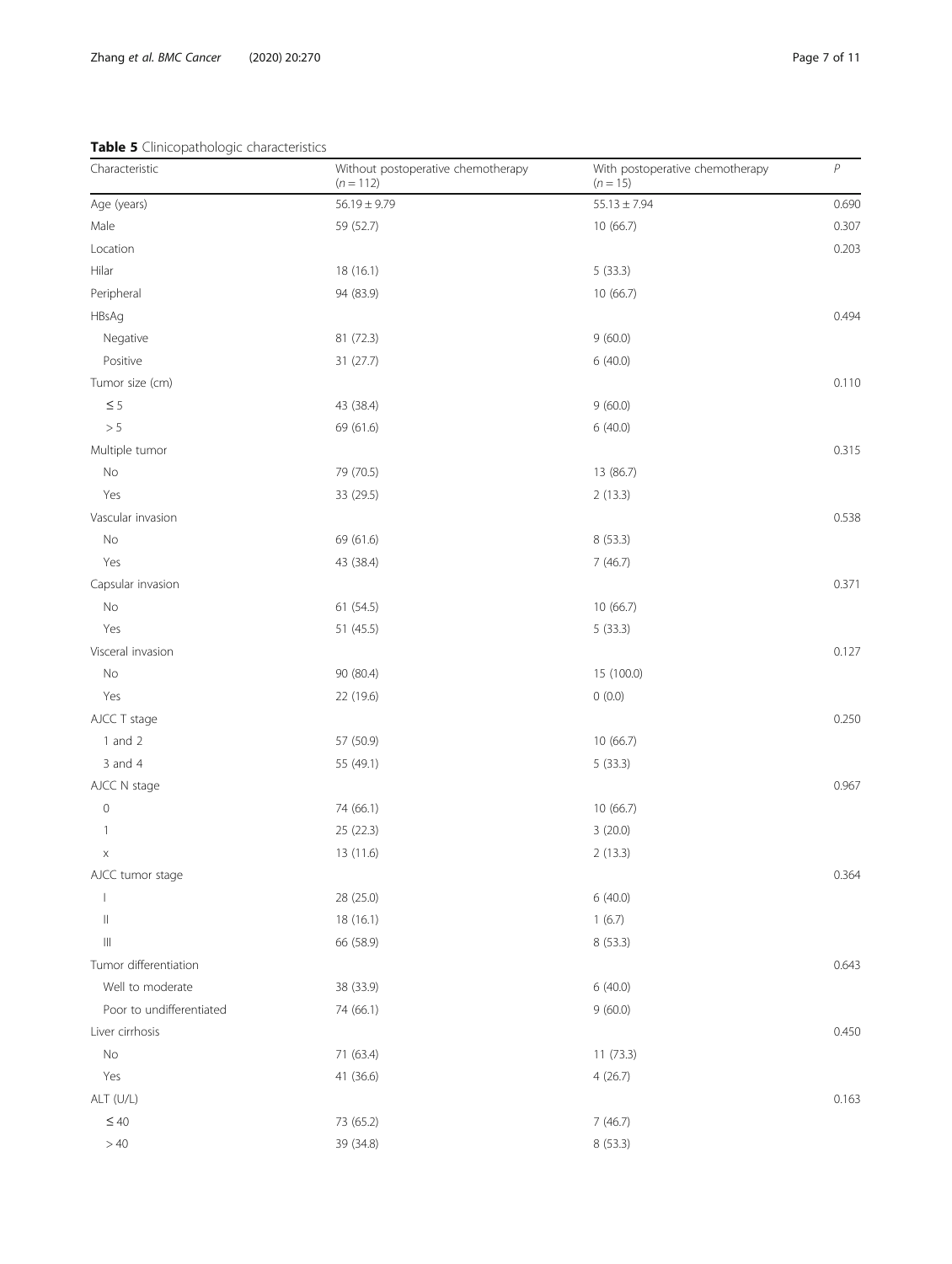| Without postoperative chemotherapy<br>Characteristic<br>$(n = 112)$ |                    | With postoperative chemotherapy<br>$(n = 15)$ | $\overline{P}$ |  |
|---------------------------------------------------------------------|--------------------|-----------------------------------------------|----------------|--|
| AST (U/L)                                                           |                    |                                               | 0.297          |  |
| $\leq 40$                                                           | 75 (67.0)          | 8 (53.3)                                      |                |  |
| >40                                                                 | 37 (33.0)          | 7(46.7)                                       |                |  |
| PLT (×10^9/L)                                                       | $232.32 \pm 94.43$ | $208.60 \pm 87.96$                            | 0.359          |  |
| CEA (ng/ml)                                                         |                    |                                               | 0.859          |  |
| $\leq$ 5                                                            | 83 (74.1)          | 12 (80.0)                                     |                |  |
| $> 5\,$                                                             | 29 (25.9)          | 3(20.0)                                       |                |  |
| CA19-9 (U/ml)                                                       |                    |                                               | 0.482          |  |
| $\leq 200$                                                          | 64 (57.1)          | 10(66.7)                                      |                |  |
| $>200$                                                              | 48 (42.9)          | 5(33.3)                                       |                |  |
| CA242 (U/ml)                                                        |                    |                                               | 0.910          |  |
| $\leq 20$                                                           | 58 (51.8)          | 8(53.3)                                       |                |  |
| >20                                                                 | 54 (48.2)          | 7(46.7)                                       |                |  |
| Child-Pugh score                                                    |                    |                                               | 0.228          |  |
| Α                                                                   | 99 (88.4)          | 11(73.3)                                      |                |  |
| B                                                                   | 13 (11.6)          | 4(26.7)                                       |                |  |
| Perineural invasion                                                 |                    |                                               | 0.482          |  |
| No                                                                  | 64 (57.1)          | 10 (66.7)                                     |                |  |
| Yes                                                                 | 48 (42.9)          | 5(33.3)                                       |                |  |
| Post-recurrence anti-tumor therapy                                  |                    |                                               | 0.489          |  |
| Yes                                                                 | 72 (64.3)          | 11(73.3)                                      |                |  |
| No                                                                  | 40 (35.7)          | 4(26.7)                                       |                |  |

Table 5 Clinicopathologic characteristics (Continued)

Data are expressed as mean ± standard deviation or n (%)

PNI perineural invasion, HBsAg hepatitis B surface antigen, AJCC American Joint Committee on Cancer, ALT Alanine aminotransferase, AST Aspartate aminotransferase, PLT Blood platelet, CEA Carcinoembryonic antigen

liver cirrhosis, high level of CA19–9 and lack of postoperative chemotherapy could make a worse effect on RFS. As for OS, absence of PNI, low AJCC stage, high tumor differentiation, low level of preoperative AST and CA19– 9, postoperative chemotherapy were beneficial.

Further analyses were performed to illustrate potential relationship between PNI and postoperative chemotherapy, and the details of postoperative chemotherapy were showed in Table [4.](#page-5-0) After regrouping 127 patients into with postoperative chemotherapy group and without postoperative chemotherapy group, there was no significant difference in any clinicopathological factors between two groups (Table [5](#page-6-0)). Using K-M curve, postoperative chemotherapy made significant benefits on both RFS ( $P = 0.0023$ ) and OS ( $P = 0.0011$ ) among the whole 127 patients (Fig. [2a](#page-8-0) and b). Moreover, among the 76 patients with negative PNI (Fig. [2c](#page-8-0) and d), postoperative chemotherapy also showed as beneficial to both RFS  $(P = 0.0061)$  and OS  $(P = 0.0026)$ . However, among the 58 patients with positive PNI (Fig. [2](#page-8-0)e and f), postoperative chemotherapy did not prolong RFS  $(P = 0.4920)$  or OS  $(P = 0.8004)$ .

# **Discussion**

This study was performed among the ICC patients who underwent curative hepatectomy. The results of the present study revealed that patient with positive PNI had a worse prognosis in both RFS and OS. Besides, postoperative chemotherapy could significantly prolong both RFS and OS, especially in patients with negative PNI. However, with limited patient number, it seemed no benefit to apply postoperative chemotherapy in patient with positive PNI. In a word, our study suggested PNI as a significant prognostic factor in ICC and postoperative chemotherapy may benefit ICC patients who went underwent curative resection, especially patients with negative PNI.

PNI has been recognized and studied as a prognostic factor for decades in various tumor. However, studies of PNI toward ICC are comparatively fewer, and the results are controversial. The significance of PNI affecting OS in ICC patients was reported at early days in 2000s [\[26](#page-10-0)–[28](#page-10-0)]. In recent studies, several studies also reported the same results. Fisher et al. [\[29\]](#page-10-0) retrospectively analyzed 58 ICC patients (36 with negative PNI and 22 with positive PNI) and revealed the patients with positive PNI had worse OS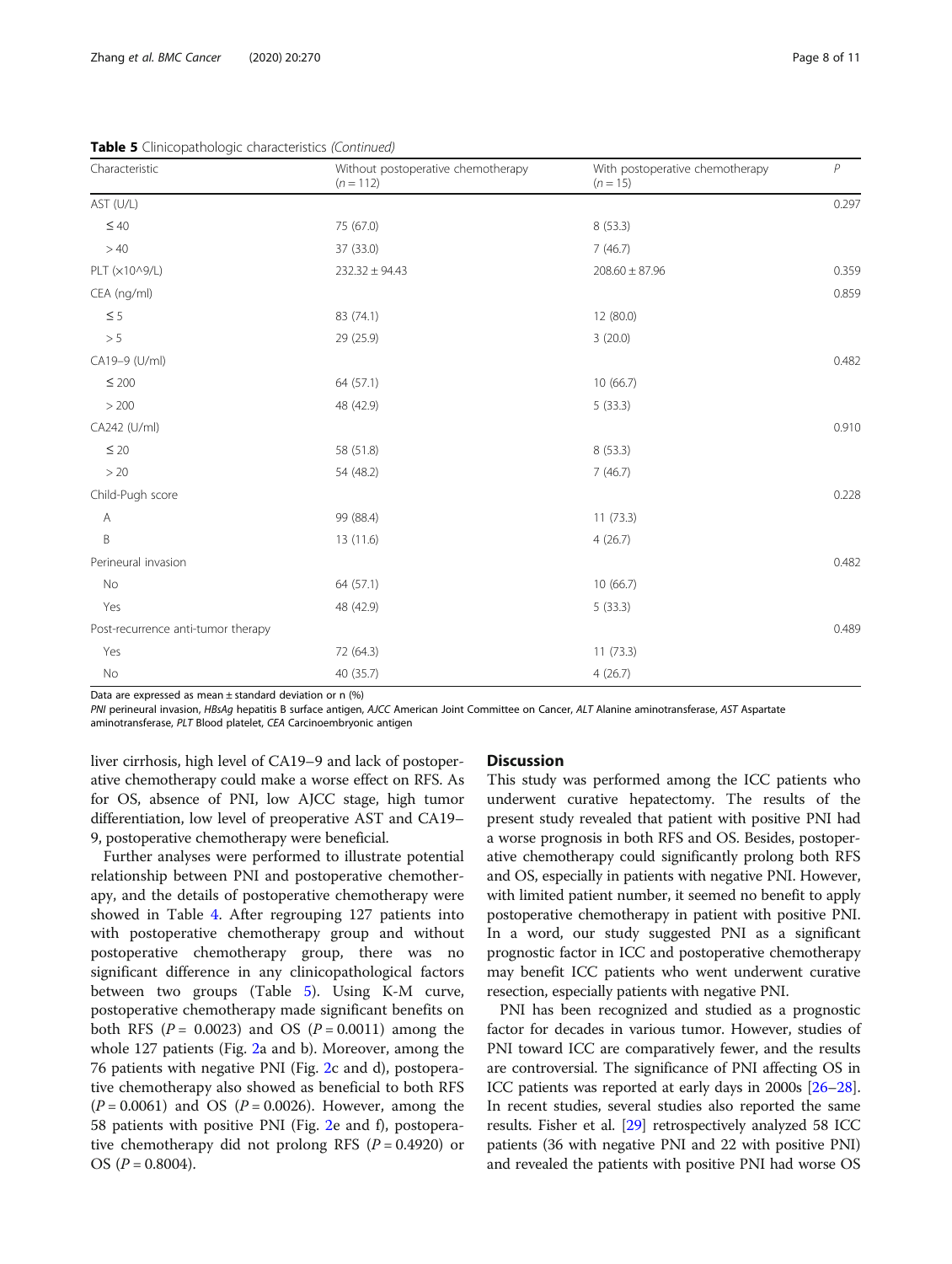<span id="page-8-0"></span>

regardless of situation of LN metastasis. Ahn et al. [[30](#page-10-0)] retrospectively analyzed 292 R0-resected ICC patients and the univariate and multivariate survival analyses of OS showed PNI as an independent significant risk factor against long-term survival, which is consistent with our results. However, some studies revealed quite different results that did not support PNI as one [\[31,](#page-10-0) [32](#page-10-0)]. Comparatively speaking, fewer studies report the meaning of PNI to RFS. As far as we concerned, only studies from Kang et al. [[31](#page-10-0)] and Chan et al. [[32\]](#page-10-0) showed PNI had no influence in RFS through the univariate and multivariate analyses in their case-control studies, which are not consistent with our results. However, we did go further by using study design of historical cohort, K-M curves and the univariate and multivariate analyses to make a more convincible evidence. Nevertheless, PNI is not currently considered as an independently significant risk factor in the 8th AJCC Cancer Staging Manual. Based on our results, we consider large scale researches and a meta analysis are worth doing to determine the prognostic effect of PNI, thus may provide stronger evidences for putting PNI into the cancer staging system.

The situation of postoperative chemotherapy in ICC is still debating. So far, few studies reported the effect of chemotherapy on ICC patients with R0 resection. And no randomized phase III clinical trial data demonstrated a significant survival advantage in ICC from postoperative chemotherapy and none of clinical guidelines strongly recommended it. This

was the very reason that we did not recommend postoperative chemotherapy to patients with resectable ICC, which caused small number of patients underwent chemotherapy after R0 resection in this study. Kim et al. [[33](#page-10-0)] demonstrated that chemotherapy was not associated with a survival advantage in R0-resected ICC. Similarly, a meta-analysis including 19 studies showed that postoperative chemotherapy could improve OS and survival in patients with R1 resection in CCA, but did not benefit patients with R0 resection [[34](#page-10-0)]. However, our results showed a significant benefit on both RFS and OS in patients with R0 resection. On the other hand, the indication of postoperative chemotherapy is also controversial [[16\]](#page-10-0). Horgan et al. [[35\]](#page-10-0) observed that adjuvant chemotherapy was associated with improved survival among CCA patients with LN metastasis. However, the study contained few ICC patients. In the present study, although with a small cohort, we observed a great survival improvement through postoperative chemotherapy in patients with negative PNI and preliminary identify negative PNI as a possible indication of postoperative chemotherapy. But we still believed more studies should be performed on this issue in future before applying.

In the comparison of clinicopathologic characteristics, positive PNI was associated with negative HBsAg ( $P =$ 0.001), which meant ICC patients with hepatitis B virus (HBV) infection would be less likely to have PNI.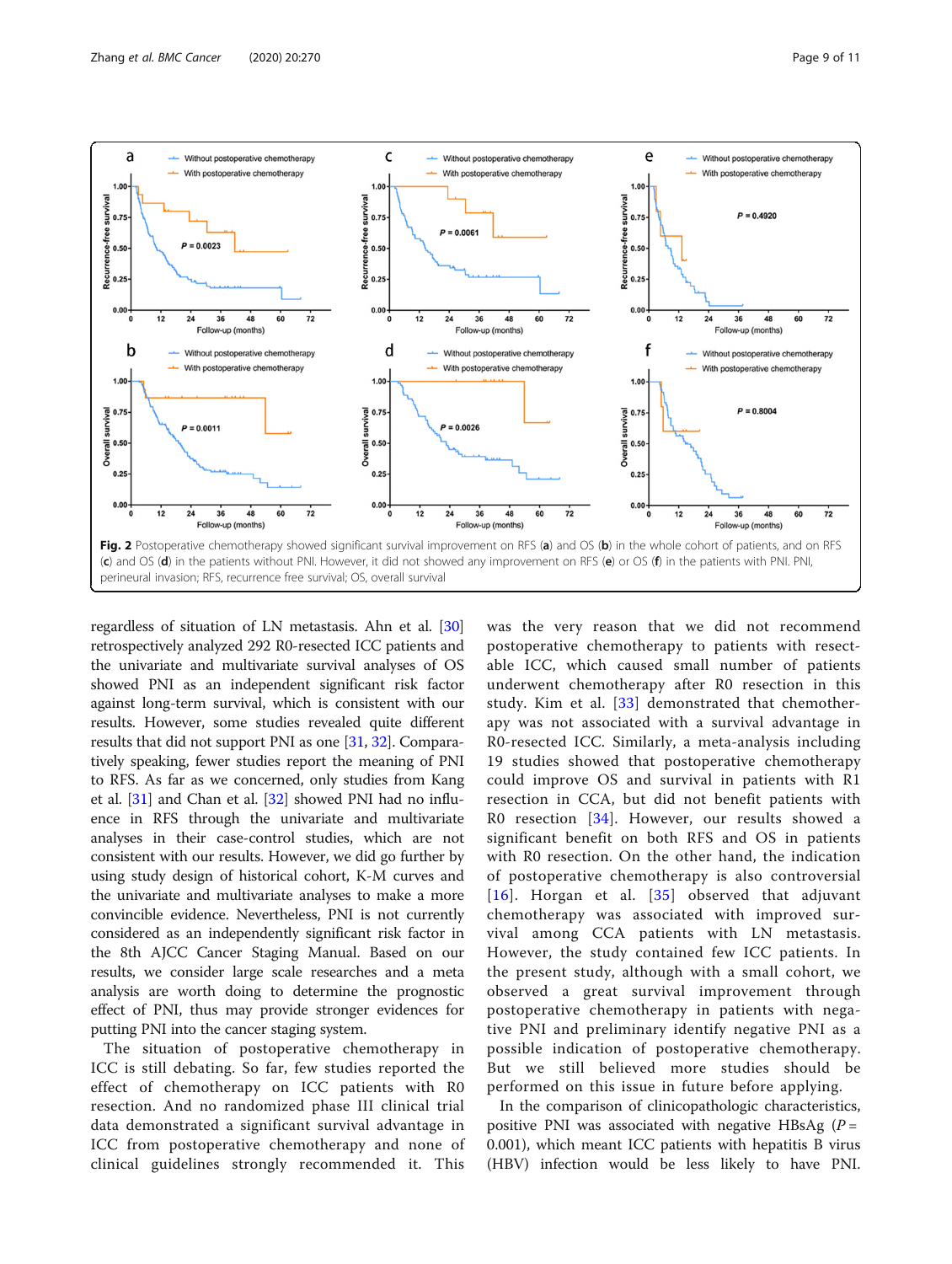<span id="page-9-0"></span>Interestingly, the same phenomenon appeared in other studies (7 of 37 ICC patients in HBV group and 93 of 255 ICC patients in non-HBV group had PNI,  $P = 0.036$ [[30\]](#page-10-0);  $P = 0.009$  in a meta-analysis [[36](#page-10-0)]), which may indicate potential associations between HBV infection and genesis of PNI. Moreover, HBV infection is considered as a predictor of favorable survival outcomes for ICC [[36\]](#page-10-0), which is explained by early discovery during regular examination for HBV infection. However, it may also be explained by negative PNI according to our results. On the other hand, it is known that HCC and ICC have a common carcinogenic disease process if HBV infection is present [[37,](#page-10-0) [38\]](#page-10-0), revealing different carcinogenic disease processes between HBV group and non-HBV group in ICC. Thus we consider the causality and mechanism between HBV infection and PNI in ICC are worth to be studied in future. In addition, HBV infection may be associated with indication of postoperative chemotherapy as well if HBV infection is somehow connected with PNI.

The first limitation was that our study included a relatively small number of patients which might reduce our ability to demonstrate the results of our present study. Especially, a small number of patients underwent postoperative were included because of the reason we discussed above. Considering unusualness of ICC, a multi-center study with a large mount of patient is required in the future. Another limitation of our study was its retrospective design with unavoidable bias. A prospective randomized phase III clinical trials should be performed to provide higher grade evidences for significance of PNI as a prognostic factor and clearly determine the role of postoperative chemotherapy for R0-resected ICC patients with or without PNI. In addition, patient characteristics showed PNI positive group with higher CA19–9 level which was revealed to be an independent risk factor in RFS and OS according to results of Cox regression analysis, which has been widely recognized and included in ICC cancer staging system. However, we considered the prognostic effect of PNI was independent from CA19–9 level, since multivariate Cox proportional hazard regression included both CA19–9 and PNI. Lastly, our study was fail to demonstrate the difference between various regimen of chemotherapy and there was no randomized phase III clinical trial data to support a standard chemotherapy regimen. As for the regimens in the present study, chemotherapy for biliary tract cancers has traditionally followed the regimens used for advanced pancreatic cancers including gemcitabine, capecitabine, cisplatin, oxaliplatin, and carboplatin [\[39\]](#page-10-0). And national comprehensive cancer network (NCCN) clinical practice guidelines in oncology (version 1.2018) showed the

similar suggestions. Future works should also be performed toward this issue.

# Conclusion

We observed that R0-resected ICC patients with PNI showed worse recurrence and survival outcomes comparing to patients without PNI, indicating PNI as a significant prognostic factor in ICC. In the meantime, negative PNI may act as an indication of postoperative chemotherapy. Randomized controlled trials should be performed to provided stronger evidences.

# **Abbreviations**

ICC: Intrahepatic cholangiocarcinoma; PNI: Perineural invasion; RFS: Recurrence-free survival; OS: Overall survival; CCA: Cholangiocarcinoma; HCC: Hepatocellular carcinoma; ECC: Extrahepatic cholangiocarcinoma; AJCC: American Joint Committee on Cancer; K-M curves: Kaplan-Meier curves; LN: Lymph node; ALT: Alanine aminotransferase; AST: Aspartate aminotransferase; PLT: Platelet; CEA: Carcinoembryonic antigen; HBsAg: Hepatitis B surface antigen; HBV: Hepatitis B virus; NCCN: National Comprehensive Cancer Network

#### Acknowledgements

ZY Zhang especially wishes to thank Chan Li, whose encouragements gave him a lot of motivation during his research period.

#### Authors' contributions

All authors made substantive intellectual contributions to this study to qualify as authors. YH conceived of the design of the study. ZMW modified the design of the study. ZYZ, YFZ, KH performed the study, collected the data, and contributed to the design of the study. DW analyzed the data. ZYZ drafted Result, Discussion, Conclusion sections. YFZ and DW drafted Methods sections. ZYZ, KH, YH, ZMW edited the manuscript. All authors read and approved the final manuscript. All authors have agreed to be accountable for all aspects of the work in ensuring that questions related to the accuracy or integrity of any part of the work are appropriately investigated and resolved.

#### Funding

Not applicable.

#### Availability of data and materials

All data generated or analyzed during this study are included in this published article.

## Ethics approval and consent to participate

The study was approved by the ethics committee of Xiangya Hospital of Central South University (no. 2018121140). Patient consent was not required to review their medical records by the ethics committee of Xiangya Hospital of Central South University because of its retrospective design, and exemption from informed consent did not adversely affect the health and rights of subjects. This study kept confidentiality of patient data and strictly complied with the Declaration of Helsinki and its later amendments or comparable ethical standards.

#### Consent for publication

Not applicable.

#### Competing interests

The authors declare that they have no competing interests.

## Received: 1 February 2020 Accepted: 23 March 2020 Published online: 30 March 2020

#### References

Khan SA, Taylor-Robinson SD, Toledano MB, Beck A, Elliott P, Thomas HC. Changing international trends in mortality rates for liver, biliary and pancreatic tumours. J Hepatol. 2002;37(6):806–13.